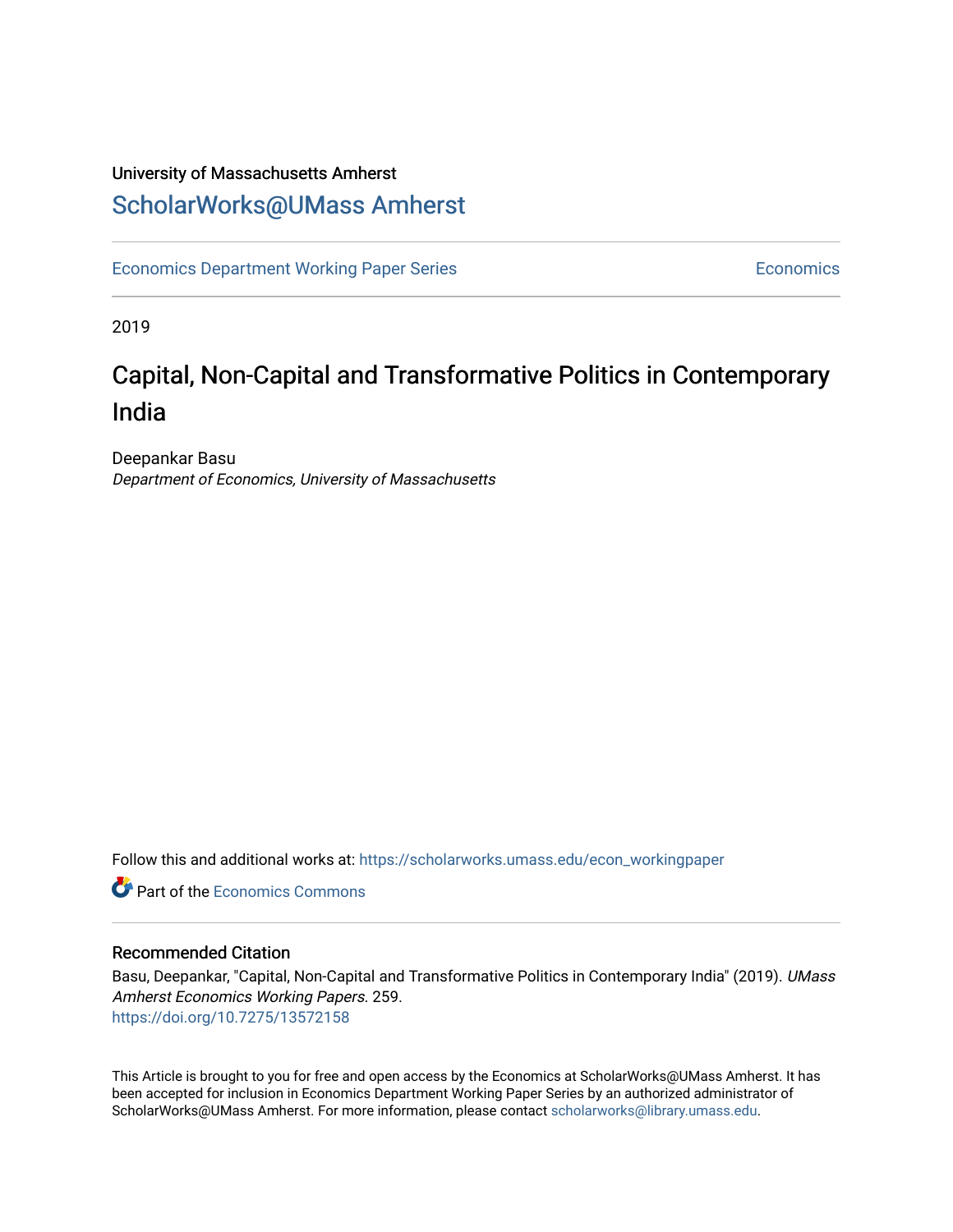# Capital, Non-Capital and Transformative Politics in Contemporary India

Deepankar Basu<sup>[±](#page-1-0)</sup>

December 18, 2018

#### **Abstract**

Kalyal Sanayal's work on postcolonial capitalism has been influential in many strands of critical social theory. In this brief note, I investigate three key components of his argument and find them wanting. In particular, I show that the evolution of land ownership in India does not support the claim that the primitive accumulation of capital is one of the important processes in operation in contemporary India. On the contrary, the evidence suggests that the process of primitive accumulation has been arrested or significantly slowed down. In addition to the critical comments on Sanyal (2007), I indicate towards an alternative framework that is better able to explain the key features of contemporary India. JEL Codes: B24; O290 Keywords: postcolonial capitalism

## **1 Introduction**

 $\overline{\phantom{a}}$ 

In his 2007 book, *Rethinking Capitalist Development: Primitive Accumulation, Governmentality and Post-Colonial Capitalism*, Kalyan Sanyal offers an innovative analysis of contemporary capitalism in the global South. The economy of post-colonial capitalist social formations, Sanyal argues, is composed of two domains, a domain of capitalist production (which he calls *capital*) and a domain of non-capitalist production (which he calls *non-capital*). It is a key contention of

<span id="page-1-0"></span><sup>±</sup> Department of Economics, University of Massachusetts, Amherst. Email: [dbasu@econs.umass.edu.](mailto:dbasu@econs.umass.edu) A shorter version of this paper was presented at the 2016 South Asia Conference at the University of Wisconsin, Madison. I would like to thank Debarshi Das for comments on an earlier version of the paper.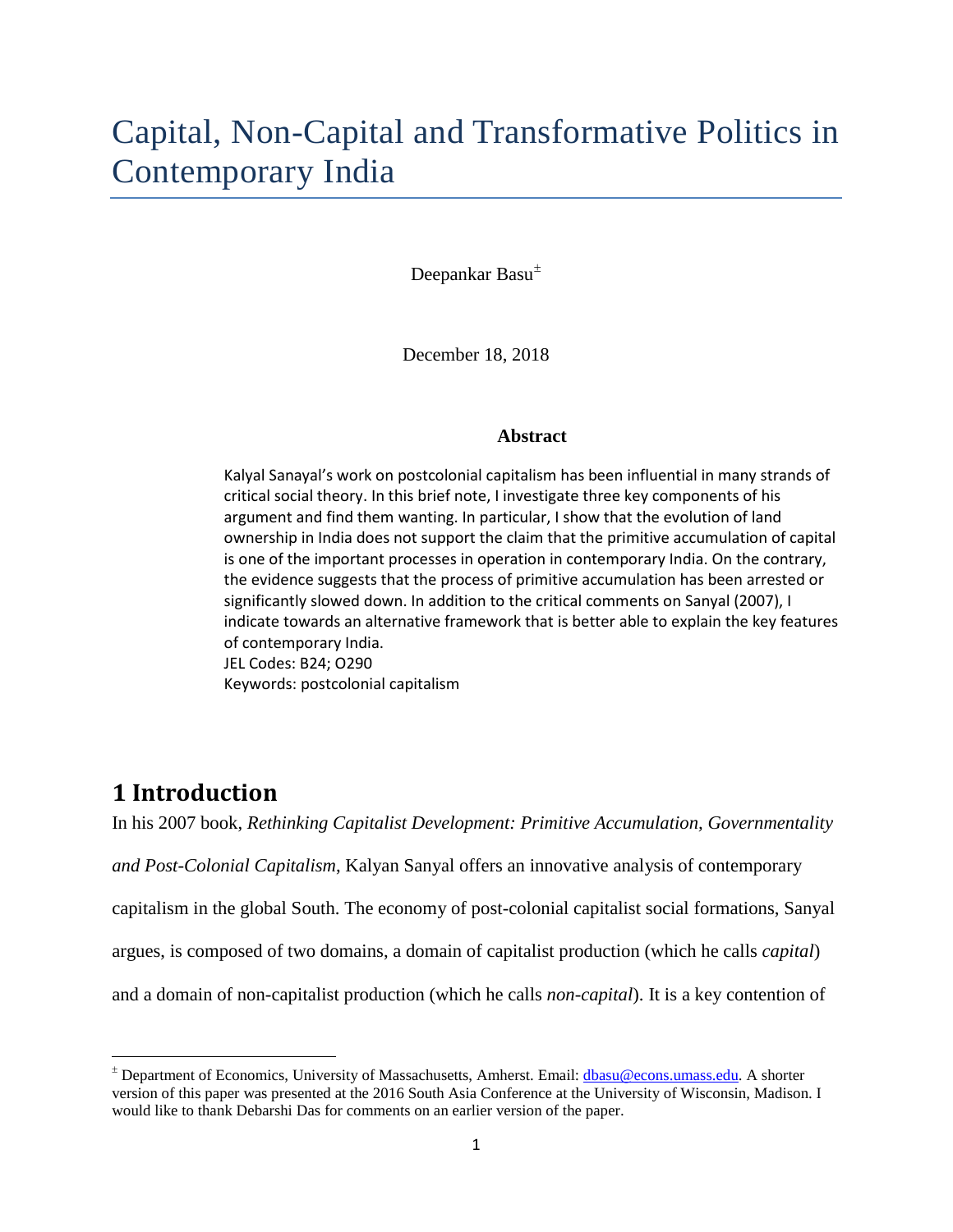Sanyal that the two domains are governed by very different logics: while the former is governed by the logic of accumulation, the latter is defined by the logic of need.

Capital and non-capital are linked together in a relationship marked by both conflict and dependence. The development and consolidation of capitalist production (what Sanyal refers to as the 'arising' of capital) involves the primitive accumulation of capital. A sizable section of the population dispossessed by primitive accumulation is not absorbed in the domain of capitalist production. Divorced from the means of labour and yet unable to participate in capitalist production, this dispossessed population is forced to ensure their survival by engaging in petty production in the 'informal sector', a domain of non-capitalist production.

Continued legitimation of the rule of capital in the context of a bourgeois democratic political set-up requires that this displaced and dispossessed population be attended to; they can neither be annihilated, nor ignored. The post-colonial State steps in with a panoply of welfarist policies. The key function of these welfare measures is to reverse the *effects* of primitive accumulation by ensuring the flow of resources from the capitalist to the non-capitalist sector.<sup>[1](#page-2-0)</sup> This flow of resources supports the livelihood activities of the population in the informal sector and ensures the reproduction of non-capital through time.

Sanyal wants to emphasize that his narrative has broken free from all historicist logic that had infected previous Marxist theorizing of the Third World. Thus, there is no possibility, even at the level of theory, of understanding post-colonial capitalism in terms of any process of transition. Neither is there a transition underway from pre-capitalist to capitalist forms of

<span id="page-2-0"></span> $1$  Sanyal (2007) argued that intervention of the State reverses primitive accumulation. In the foreword to the book, Partha Chatterjee argued that it is the *effects* of primitive accumulation that are reversed by welfare measures and not primitive accumulation itself. Chatterjee also indicated that when he had discussed this point with Sanyal, the latter had agreed with him.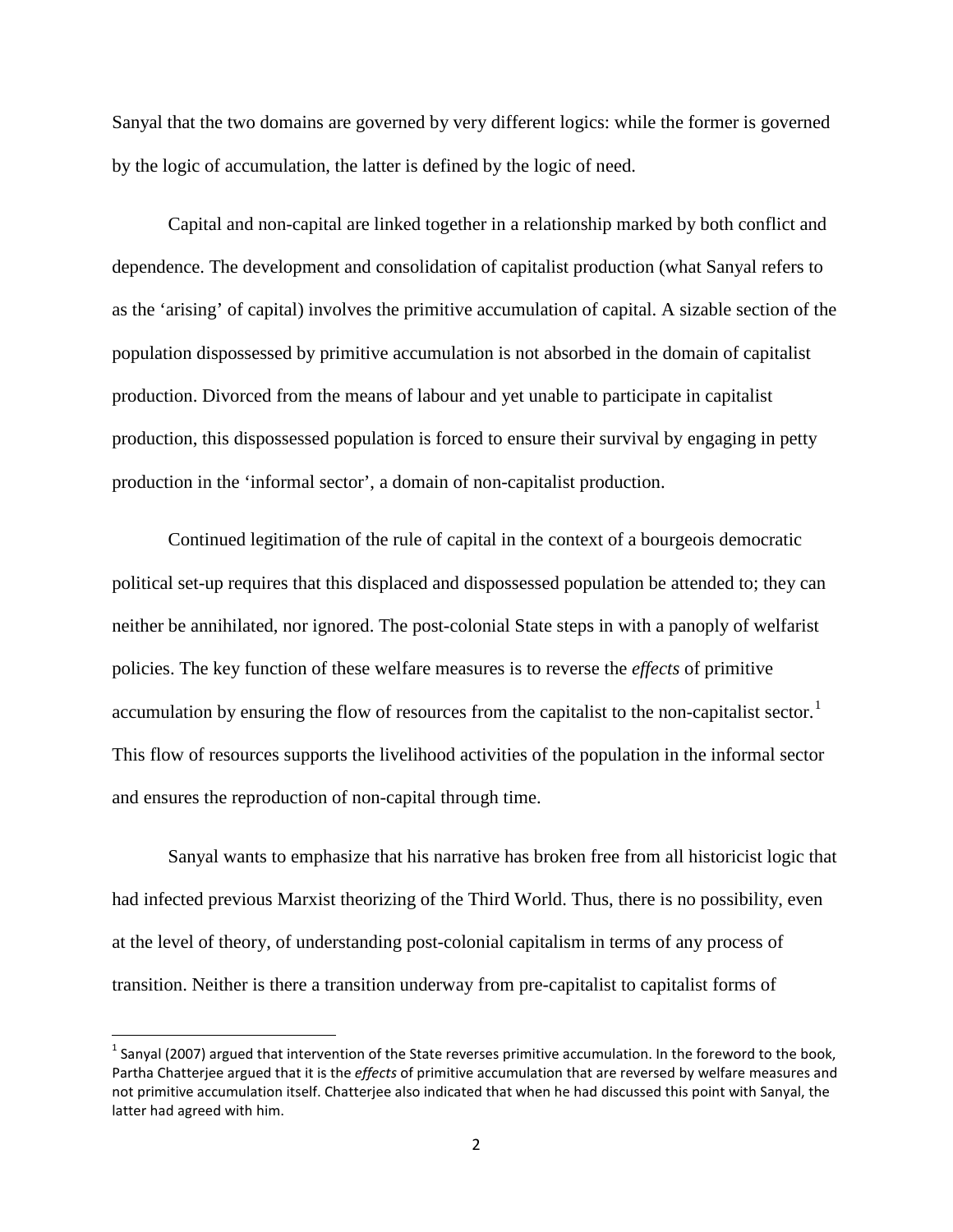organization, which might have been arrested for contingent historical factors; nor is there any hope of envisioning the future as a transition from capitalist to socialist forms of organization. What Sanyal offers, instead, is a picture of post-colonial capitalism endlessly reproducing the unity of capital and non-capital, the former undermining but also creating the latter.

In this brief note, I would like to critically engage with Sanyal's argument, point to some of its limitations and indicate towards an alternative framework. I would like to start by acknowledging that there is an undoubted ring of plausibility to Sanyal's argument. This is because it purports to explain the key feature of post-capitalism, viz., surplus labour. While Sanyal's argument has been endorsed and used by Chatterjee (2008), there are at least three serious problems that I would like to highlight.

First, it is not clear how important welfare programmes of the State are for the survival of households in the non-capitalist sector. The non-capitalist sector, i.e., the informal sector, has been in existence for a much longer time period than any serious welfare programmes of the State. For instance, existence of the informal sector during the colonial period, if not earlier, has been noted by many historians (Chandavarkar, 1994). The fact that the informal sector survived when welfare programmes of the State were small or non-existent suggests that, while welfare programmes certainly improve the conditions of the working poor, the informal sector can and does manage to survive in the absence of welfare.

Moreover, it is not at all obvious that there has been a *net transfer of resources* from the capitalist to the non-capitalist sector in India. One would need to back up this claim with some evidence, which Sanyal (2007) does not. What makes this argument suspect, nonetheless, is that the subsidies given by the State to big capital (in the form of tax breaks, concessional credit, land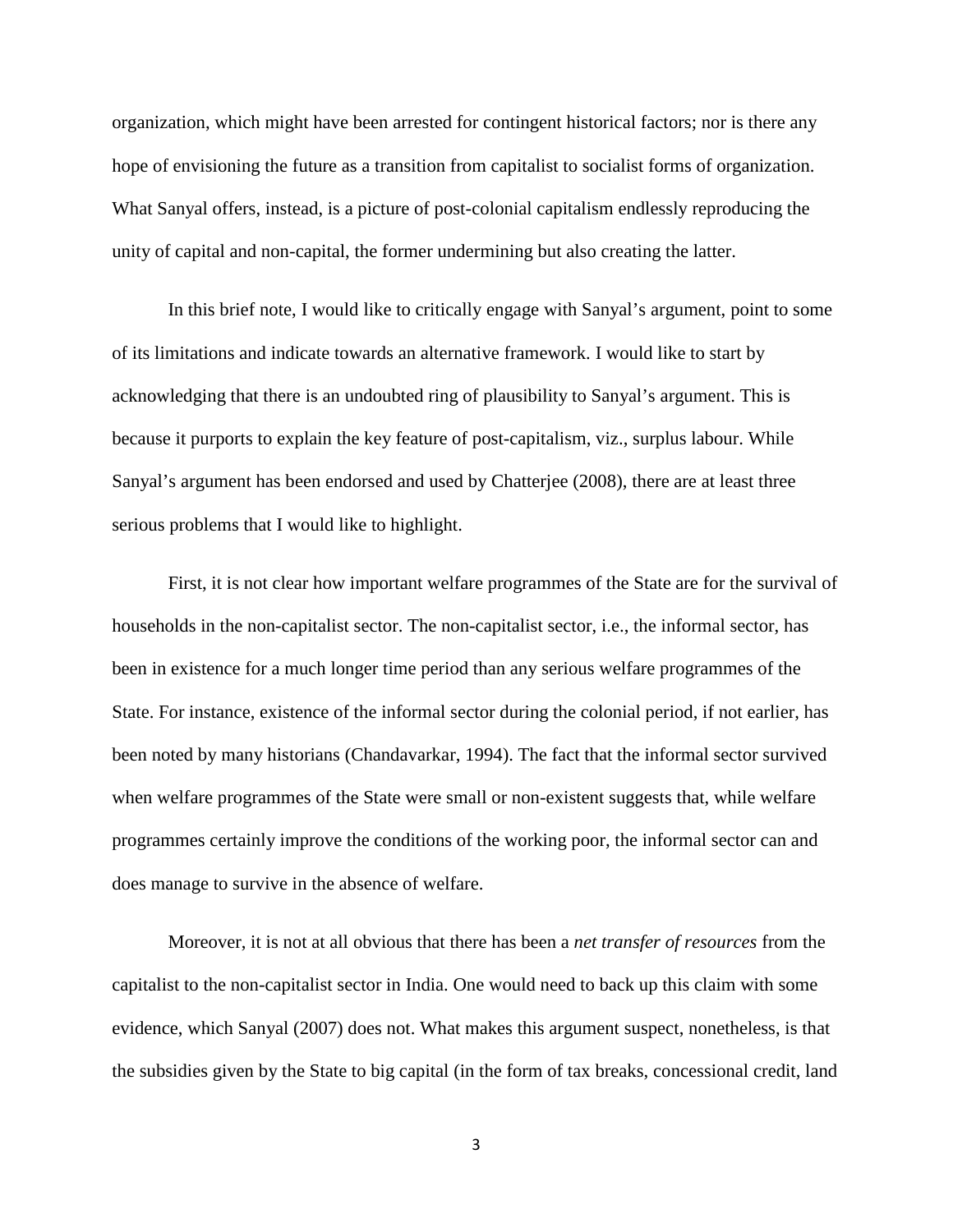and power at below market prices, and other hidden subsidies) has been much larger than the subsidies that might benefit the working poor like those that support the public distribution system, the national rural employment guarantee scheme, the fuel, electricity and fertilizer subsidy (Sainath, 2013). While the difference between the subsidies to big capital and the working poor might have been limited in the initial years of independence, it must have certainly widened after the adoption of neo-liberal policies in the mid-1980s (Basu and Das, 2009). The fact that total tax collection in India has been, and remains, highly skewed towards indirect taxes, means that the vast population residing in the non-capitalist sector continue to pay a large share of the total taxes of the Central and State governments. Juxtaposing these two facts suggests caution in claiming that there is a net flow of resources from the capitalist to the non-capitalist sector, mediated by welfare schemes of the State. Thus, Sanyal's claim that State's intervention is the crucial factor that ensures the reproduction of non-capital in post-colonial capitalism is at best a weak argument – both theoretically and empirically.

Second, Sanyal throws very little light on a crucial part of his argument: why is the capitalist sector unable to absorb the surplus population even in principle? While it is undoubtedly true that most countries in the global South today suffer from a declining capacity of its capitalist sectors to generate adequate employment, there are and have been notable exceptions in the past. Not only the early industrializers in Europe, and the New World, but also Japan, and late industrializers like Turkey, South Korea, Taiwan, and to a large extent China, have managed to absorb significant sections of their surplus agricultural population into the capitalist sector. While emigration might have played some role in the case of the European economies, rapid industrialization must have contributed too. Moreover, the latter factor must have been the more important one in the case of Japan and the late industrializers, and other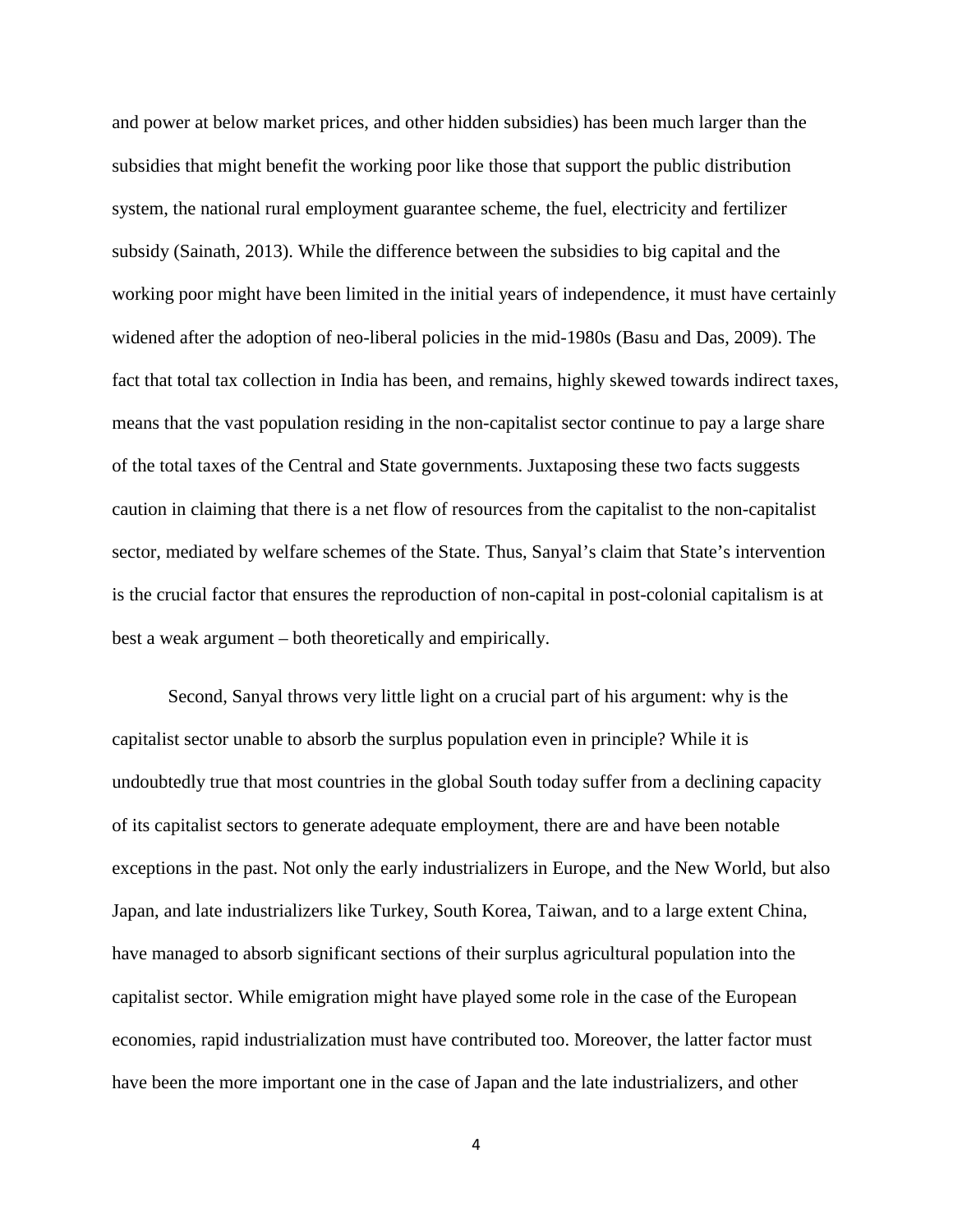countries that – like the socialist countries – did not have the option of large scale emigration of its population. Thus, instead of assuming that the capitalist sector would be unable to absorb the surplus labour coming from agriculture, as Sanyal (2007) does, it would be theoretically more productive to understand the concrete reasons that inhibit the capitalist sector's ability to absorb labour in countries like India. Sanyal offers no insight in this regard, and that remains a key shortcoming of his analysis.

The third, and probably the most problematic, aspect of his argument that I would like to investigate is the claim that the primitive accumulation of capital is a key feature of post-colonial capitalism. Let us look at this in detail.

## **2 Primitive Accumulation of Capital**

A system of social production organized along capitalist lines can be represented by the circuit of capital: M-C-C'-M'. The circuit starts with a capitalist firm entering the market with a sum of money, M, and buying a set of commodities, C. This set consist of two very different commodities: on the one hand, means of production (raw materials, machines, power, etc.); and on the other, labour-power (the capacity to work). Once this transaction is completed, the capitalist leaves the sphere of circulation and moves into the sphere of production. Here the two commodities are combined, i.e. labour-power is put to work on the means of production to create the output, C'. Once the new set of commodities has been created, the capitalist returns to the sphere of circulation and sells them for a sum of money, M'. In normal times, the sum of money at the end of the circuit, M', is larger than what the capitalist started out with, M. The difference between M' and M is the surplus value appropriated by the capitalist and represents the unpaid labour time of the workers.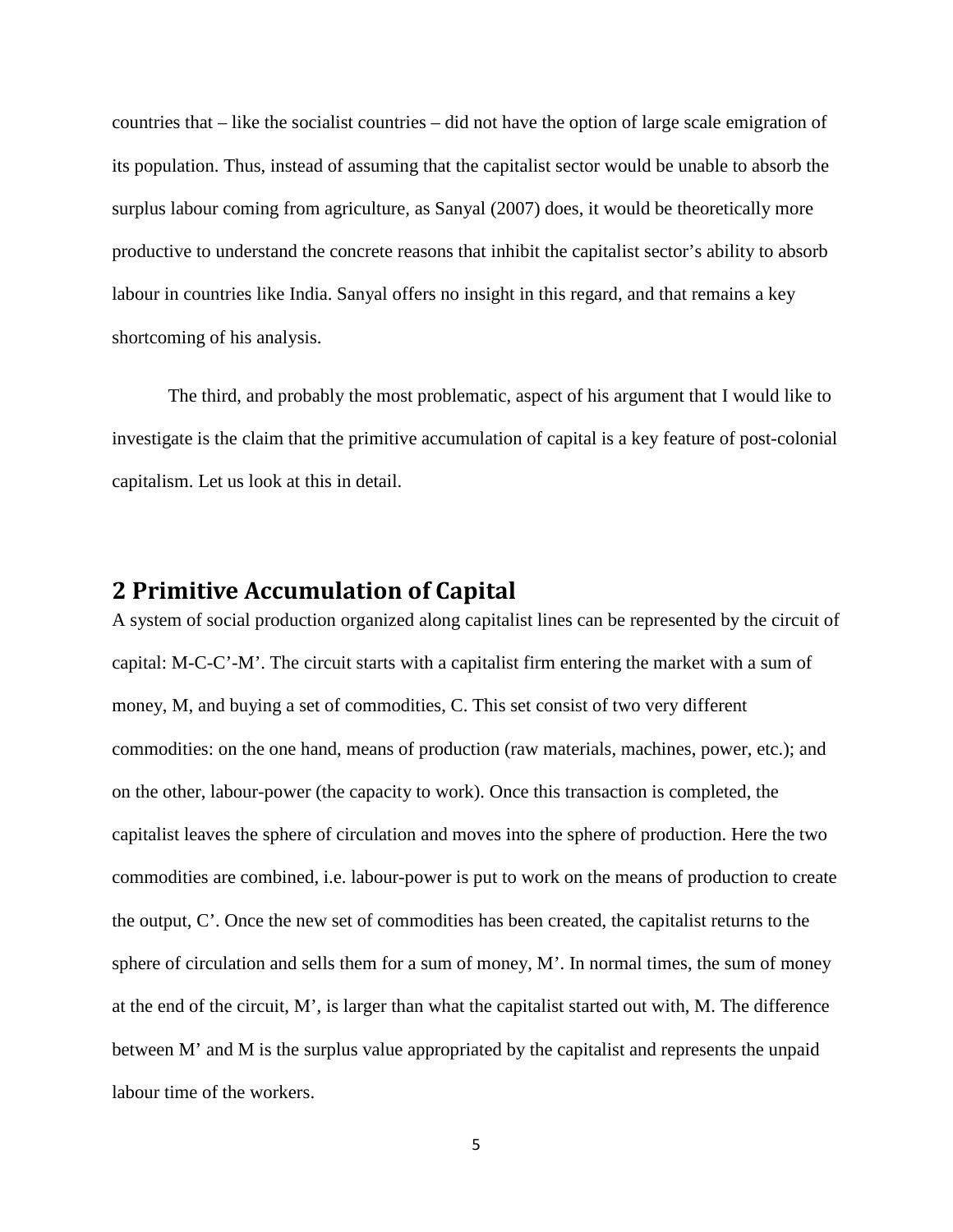Using the circuit of capital to represent the basic structure of capitalist production enables us to inquire into the three conditions that need to be met to ensure its continued operation. First, there must be an accumulation of money in the hands of the class of capitalists (the beginning point of the circuit with M); second, means of production and labour-power must be available for purchase on the market as commodities (this is needed for the second step of the circuit, M-C); and finally, there must be a market – the 'home market' – for the output of capitalist firms (this will ensure the completion of the last step of the circuit, C'-M'). The set of historical processes that created these three conditions is referred to as the primitive accumulation of capital (Marx, 1990, pp. 873-940).

Marx's description of primitive accumulation in Britain emphasizes that the first condition was fulfilled by the accumulation of money as usurious and merchant capital through commercial wars, monopoly trade, the slave trade and open loot and plunder in the colonies (Marx, 1990, pp. 914-926), that the second condition was met through the brutal expropriation of the agricultural population through the Enclosure Movement (Marx, 1990, pp. 877-904), and that the third was satisfied through the destruction of handicraft production in Europe (Marx, 1990, pp. 908-913).<sup>[2](#page-6-0)</sup>

<span id="page-6-0"></span> $2$  With the benefit of hindsight we can say that Marx was too optimistic about the almost automatic growth of the 'home market' for the products of capitalist industry. While destruction of handicrafts creates the possibility of the development of the home market, it is certainly not necessary. The growth of the home market requires the growth of the incomes of the population that can potentially purchase the products of capitalist industry. If the population dispossessed by primitive accumulation does not find adequate alternative employment, their incomes will not grow to the extent necessary to purchase the products of capitalist industry. In fact, the importance of captive markets in the colonies, especially in India, in providing a stable and growing source of demand for the products of the emerging British capitalist industry cannot be exaggerated (Davis, 2002). Socialist and radical nationalist movements in the post-War period recognized this point and emphasized that, since it was neither possible nor desirable to rely on captive colonial markets as a source of demand, an alternative strategy of economic development needs to be based on the extension of the home market through radical land reforms and the concomitant growth of incomes of the majority of the agricultural population.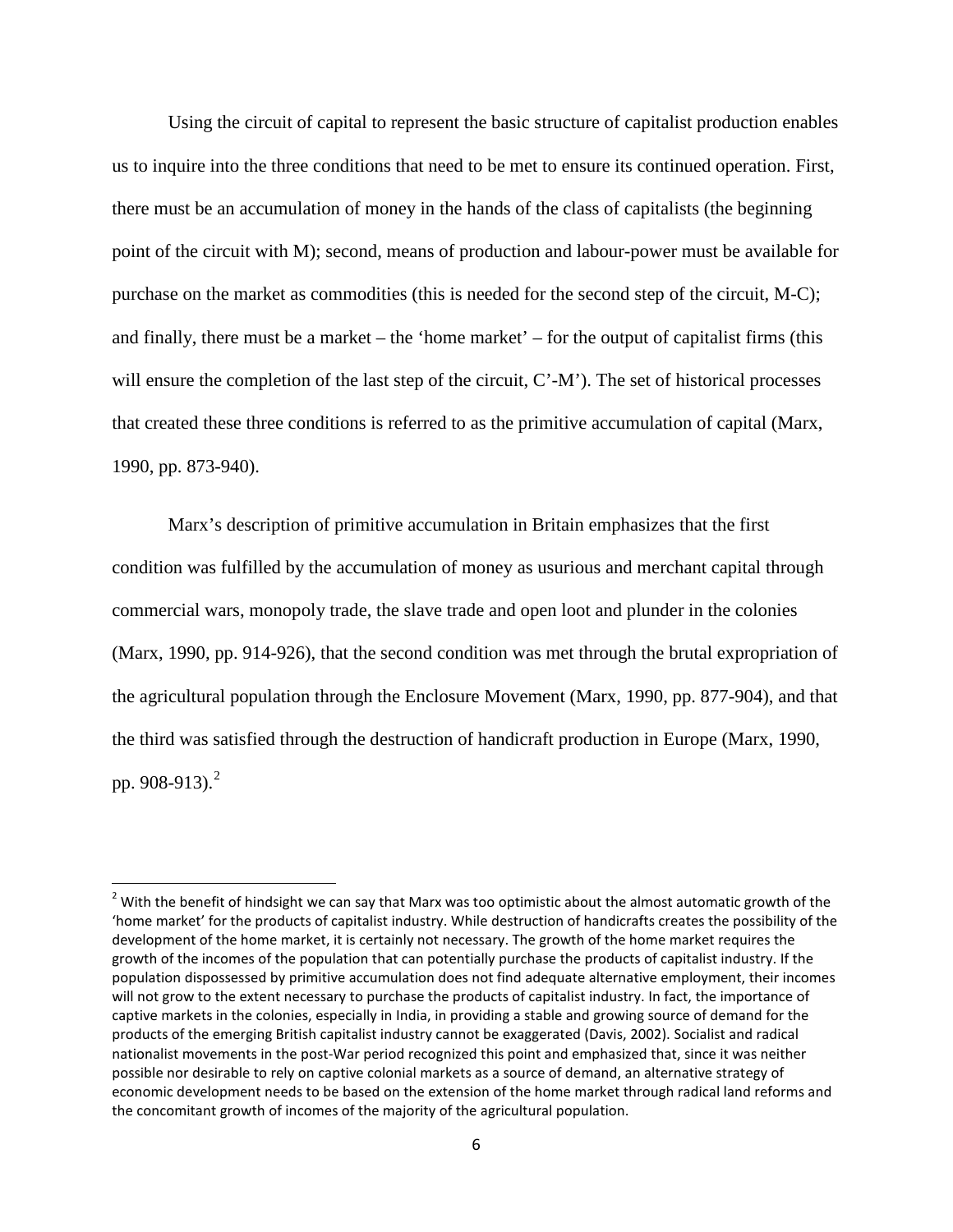While Marx noted that all the three conditions together comprise the primitive accumulation of capital, he also emphasized that the 'expropriation of the agricultural producer, of the peasant from the soil, is the basis of the whole process '. The expropriation of the agricultural producer means the forcible separation of the peasant from agricultural land, the replacement of numerous owners of small holdings with a few large landowners. If this were to occur on a large scale, as is implicitly assumed by Sanyal (2007), it would lead to a massive concentration in the ownership of agricultural land, reflected in growth of average area owned, and share of total land owned, by (the non-expropriated) households.<sup>[3](#page-7-0)</sup> Do we have evidence of such a process happening in post-colonial India?

The facts about the evolution of land ownership in India, summarized in Table 1, point in exactly the opposite direction. Between 1961 and 2013, the average area owned per household has *declined* continuously, falling from 1.78 hectares in 1961 to 0.59 hectares in 2013, a decline of 66 percent. The share of land owned by large landowners, i.e. those owning more than 25 acres of land, *declined* from 28.25 per cent to 5.81 per cent of total agricultural land. At the other end of the distribution, the share of land owned by marginal and small landowners, i.e. those owning less than 5 acres of land, *increased* from 20 per cent to 43.40 per cent of total agricultural land. Thus, evolution of the patterns of landownership runs counter to the claim that primitive accumulation of capital, the basis of which is the expropriation of the agricultural producer, has been an important process in post-colonial India. $4\ \text{In fact the evidence suggests}$  $4\ \text{In fact the evidence suggests}$ 

<span id="page-7-0"></span> $3$  In Britain, the expropriation of the agricultural population happened over a period of several centuries. From the  $14<sup>th</sup>$  to the  $17<sup>th</sup>$  centuries, arable land was converted to pasture for grazing sheep; during the  $18<sup>th</sup>$  century, the fenland commons were drained; during the mid-18<sup>th</sup> to the mid-19<sup>th</sup> century, the Parliamentary Enclosures converted common land to enclosed, private land. During the colonial and post-colonial period in India, various processes that have led to loss of access to common lands by the peasantry have been in operation (Davis, 2002).  $^4$  The reduction in the total area from over 128 million hectares to just over 92 million hectares has, probably,

<span id="page-7-1"></span>largely been driven by urbanization. The large decline (of about 15 million hectares) witnessed between 2003 and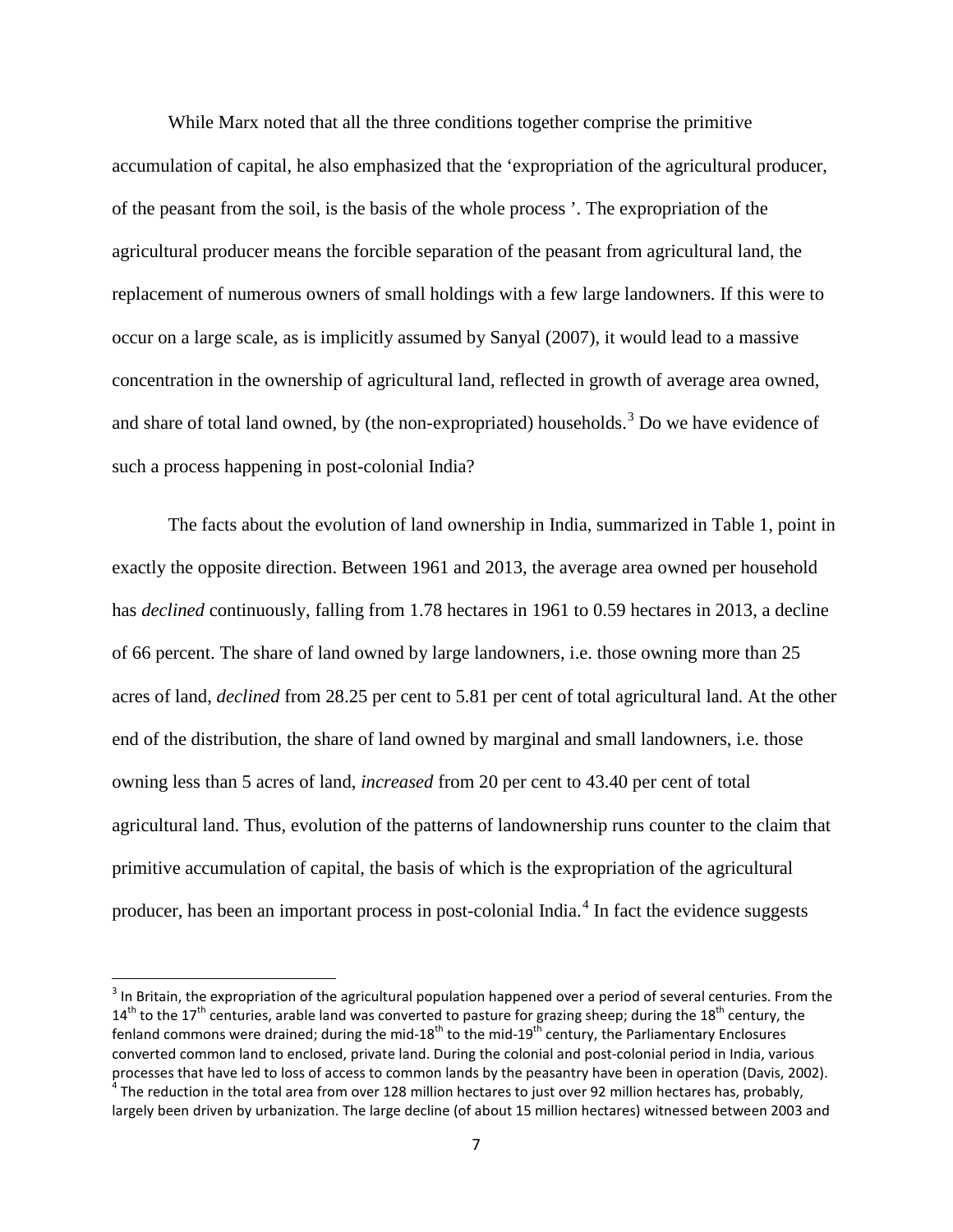exactly the opposite: primitive accumulation, or any other related process, has not been able to separate peasants from their land on a large scale. Hence, while there is evidence for limited land concentration in some states like Punjab and Haryana, it seems that primitive accumulation of capital is not a useful concept for understanding the political economy of contemporary India at the aggregate level. $5$ 

|      | Share of Households (%) |       |               |        |       |  |  |  |  |  |
|------|-------------------------|-------|---------------|--------|-------|--|--|--|--|--|
|      | Semi-                   |       |               |        |       |  |  |  |  |  |
|      | <b>Marginal</b>         | Small | <b>Medium</b> | Medium | Large |  |  |  |  |  |
| 1961 | 66.06                   | 9.16  | 12.86         | 9.07   | 2.85  |  |  |  |  |  |
| 1971 | 62.62                   | 15.49 | 11.94         | 7.83   | 2.12  |  |  |  |  |  |
| 1982 | 66.64                   | 14.70 | 10.78         | 6.45   | 1.42  |  |  |  |  |  |
| 1992 | 71.88                   | 13.42 | 9.28          | 4.54   | 0.88  |  |  |  |  |  |
| 2003 | 79.60                   | 10.80 | 6.00          | 3.00   | 0.60  |  |  |  |  |  |
| 2013 | 82.83                   | 10.00 | 5.01          | 1.93   | 0.24  |  |  |  |  |  |

 $\overline{\phantom{a}}$ 

**Table 1: Patterns of Land Ownership in Rural India**

|      |                 |              | Share of Area Owned (%) | Total area    | Average area |                   |                             |  |
|------|-----------------|--------------|-------------------------|---------------|--------------|-------------------|-----------------------------|--|
|      | <b>Marginal</b> | <b>Small</b> | Semi-<br><b>Medium</b>  | <b>Medium</b> | Large        | owned<br>(000 ha) | owned per<br>household (ha) |  |
| 1961 | 7.59            | 12.39        | 20.54                   | 31.23         | 28.25        | 128734            | 1.78                        |  |
| 1971 | 9.76            | 14.68        | 21.92                   | 30.73         | 22.91        | 119636            | 1.53                        |  |
| 1982 | 12.22           | 16.49        | 23.58                   | 29.83         | 18.07        | 119736            | 1.28                        |  |
| 1992 | 16.93           | 18.59        | 24.58                   | 26.07         | 13.83        | 117354            | 1.01                        |  |
| 2003 | 23.05           | 20.38        | 21.98                   | 23.08         | 11.55        | 107228            | 0.73                        |  |
| 2013 | 29.76           | 23.54        | 22.07                   | 18.83         | 5.81         | 92369             | 0.59                        |  |

Sources: (1) Basole and Basu, 2011a; (2) NSSO, 2014; (3) NSSO, 2004. Marginal: less than 1 ha; Small: between 1 and 2 ha; Semi-Medium: between 2 and 4 ha; Medium: between 4 and 10 ha; Large: over 10 ha.

2013 is probably partly accounted for by the taking over of agricultural land by industry. To the extent that this was accomplished with the use of force, it would be part of primitive accumulation of capital.<br><sup>5</sup> Sanyal (2007) does not distinguish between impoverishment caused by primitive accumulation and that caused

<span id="page-8-0"></span>by the general accumulation of capital, a process described by Marx in great detail in chapter 25 of Volume I of *Capital* (Marx, 1990). The key difference between the two is that, while the latter is caused by the operation of economic processes, the former is caused by the use of extra-economic coercion. The fact that impoverishment has occurred in countries like India does not imply that it was caused by primitive accumulation. It is possible that the impoverishment was caused by the operation of economic forces like centralization of capital (in the domain of non-agricultural production) and declining productivity (in the domain of agricultural production).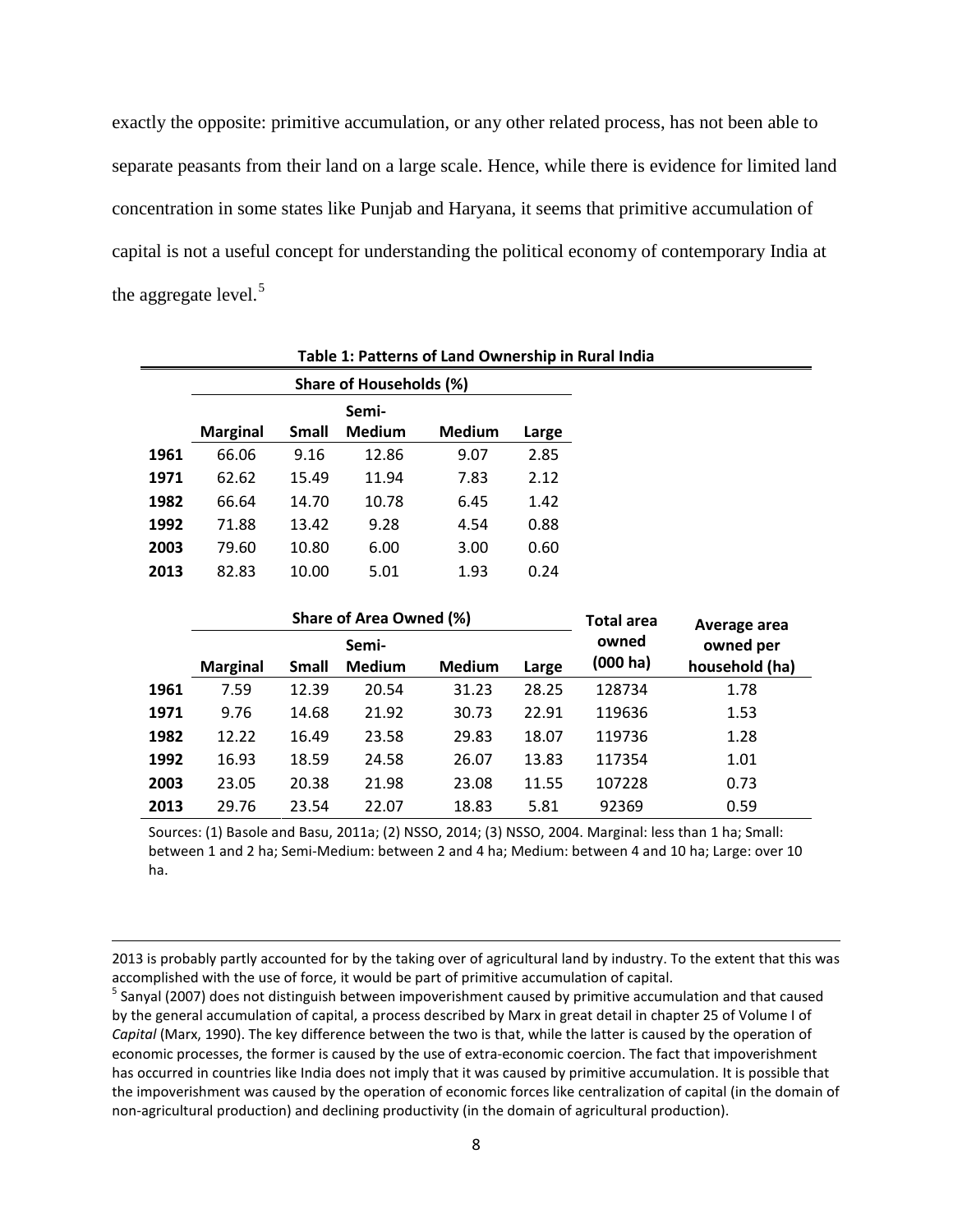### **3 An Alternative Framework**

In this section, I present a brief outline of an alternative perspective, which, to my mind, is a more fruitful way of approaching the political economy of contemporary India.<sup>[6](#page-9-0)</sup> This alternative framework starts, just like Sanyal's, from the recognition that the contemporary Indian economy is composed of two sectors: a capitalist sector and a non-capitalist sector (which we will call the informal sector). While we agree with Sanyal that the capitalist sector is governed by the logic of capital accumulation, we have a different understanding of the dynamics of the informal sector (what Sanyal calls non-capital).

To grasp its dynamics, we think it is useful to distinguish between two components of the informal sector: (a) agriculture, which is dominated by small scale production, and (b) the nonagricultural informal sector, which is dominated by small manufacturing or service-sector firms that mostly use own or family labour. This distinction within the informal sector is useful because it allows us to understand reasons for its reproduction over time without having to rely on primitive accumulation of capital or doles from the State.

#### **3.1 The Paradox**

We start in the agriculture sector and try to understand the reasons behind the persistence of small scale agricultural production and the concomitant lack of land concentration. Let us recall that by the process of concentration is meant the transfer of land from smaller to larger landholders. A smallholding owner of land can give up his/her ownership to the larger landholder in at least two different ways, through forcible dispossession (primitive accumulation) or through sale. In India, both historically and today, the first form of land transfer – so important, for instance, in the development of capitalist agriculture in England – has not been

<span id="page-9-0"></span> $6$  This section draws on on-going work that I have been doing with Amit Basole, and on Basole and Basu (2011b).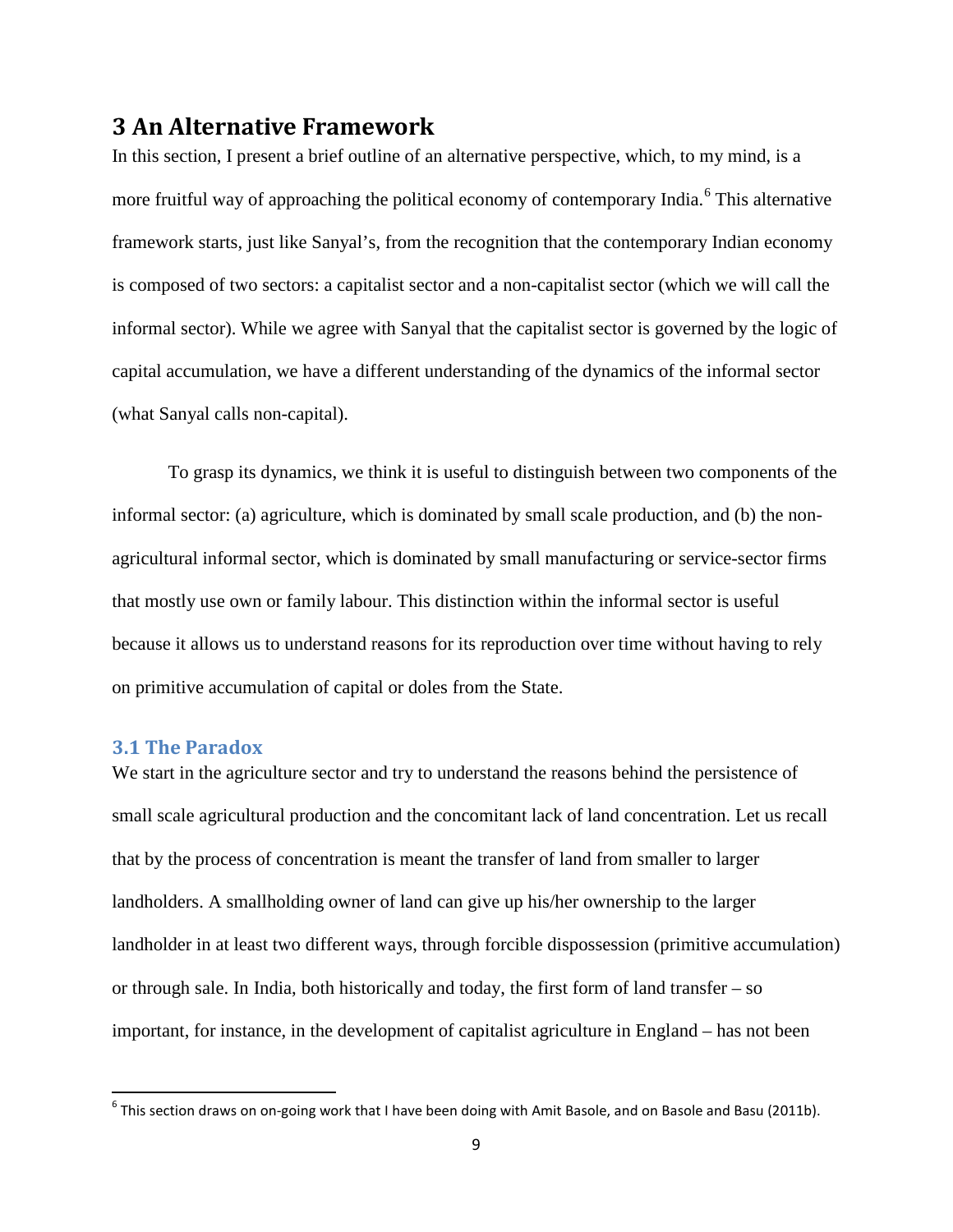observed on any substantial scale. The recent attempts by the State to forcibly drive off peasants from their land have been fiercely resisted all across India. Singur, Nandigram and the POSCO villages are well-known examples. Similarly, the armed Maoist insurgency in East-Central India has been fighting attempts by the State to forcibly clear tribal villages for mining companies (Basu and Das, 2013).

While forcible eviction of the peasantry, at least on a large scale, has been absent, sale of land by smallholders has not been observed on a large scale in the post-1947 period either. Rural land markets seem to be notoriously thin. The refusal of smallholders to part with their land works against the movement towards land concentration. This refusal, on the face of it, presents a paradox because it is clear that incomes generated in small-scale farms are insufficient to meet subsistence needs of the peasant family. Income data presented in Basole and Basu (2011a) show that agricultural families, other than those with large landholdings (i.e. ownership holdings of 10 acres or more), cannot generate sufficient income from agricultural production to cover their consumption expenditures. In the domain of production, cost of inputs has increased at a faster pace than output prices, driven by at least two related factors. First, input subsidies provided by the State (relating to electricity, water, fertilizers, and seeds) have been gradually withdrawn since the early 1990s. This has increased the private cost of cultivation. Second, declining public investment in agriculture has reduced productivity growth. This has led to reduction in output growth. The two factors have combined to reduce the growth of agricultural incomes, and make most small scale agricultural plots economically unviable.

#### **3.2 Informal Employment**

What could explain this seeming paradox of farmers holding on to unviable plots of land? In part, the answer must surely be that giving up ownership of the small plot of land would mean a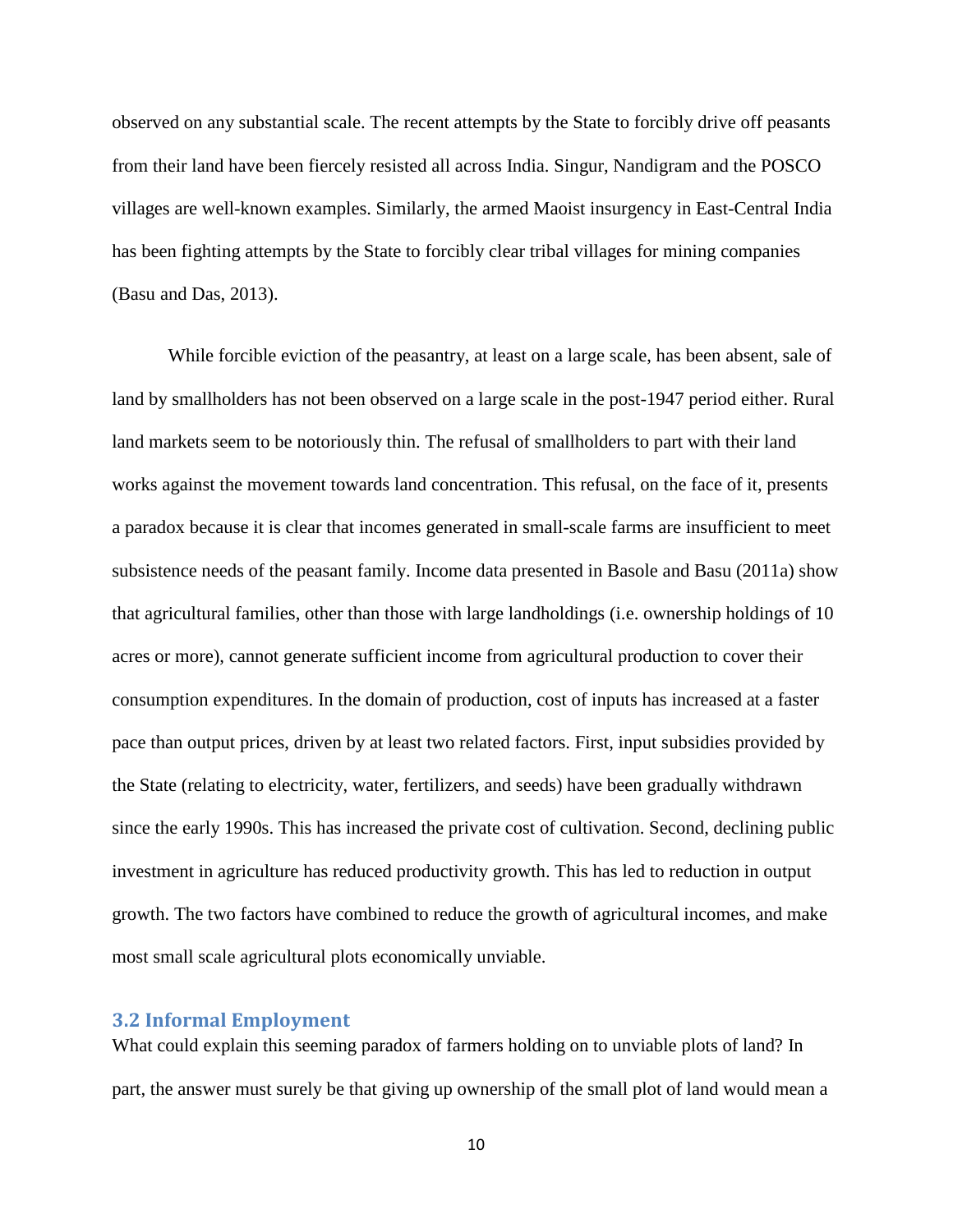further worsening of the material conditions of their existence compared to their current situation. To see why this might be so let us recall that to cover the deficit of agricultural incomes from small-scale farms over subsistence needs, some (or all) family members need to look for extra sources of income. But wage employment in agriculture has been stagnant due to a limited capitalist sector and slackening of overall agricultural growth (due to declining public investment, as we have noted earlier). Hence, the search for extra sources of income often takes the peasant to the non-farm sector.

Employment in the non-farm sector of the Indian economy can be categorized into four groups: (1) formal employment in the formal sector, (2) informal employment in the formal sector, (3) formal employment in the informal sector, and (4) informal employment in the informal sector. The vast majority of the Indian work force, by some estimates as large as 86 percent, falls into category (4). Moreover, all the growth over the past decades has been in that category (NCEUS, 2009).

What is available, then, to the peasant-worker in search of non-farm sources of income is informal urban employment, either employment in the informal sector or informal employment in the formal sector. As the Sengupta Commission Reports (NCEUS 2007, 2009) have made amply clear, employment in India's informal economy is marked by low wages (and income), abysmal conditions of work, self-exploitation, no social security, and no job security. Thus informal employment is marked by both lower income (wages for the employed and income for the self-employed) than formal employment and a higher degree of income uncertainty (i.e., the probability of finding regular employment on an on-going basis is significantly lower than unity). Moreover, wages in the non-farm informal sector are determined by income-sharing and not the marginal product of labour (Fields, 2004). Thus, when more peasant-workers enter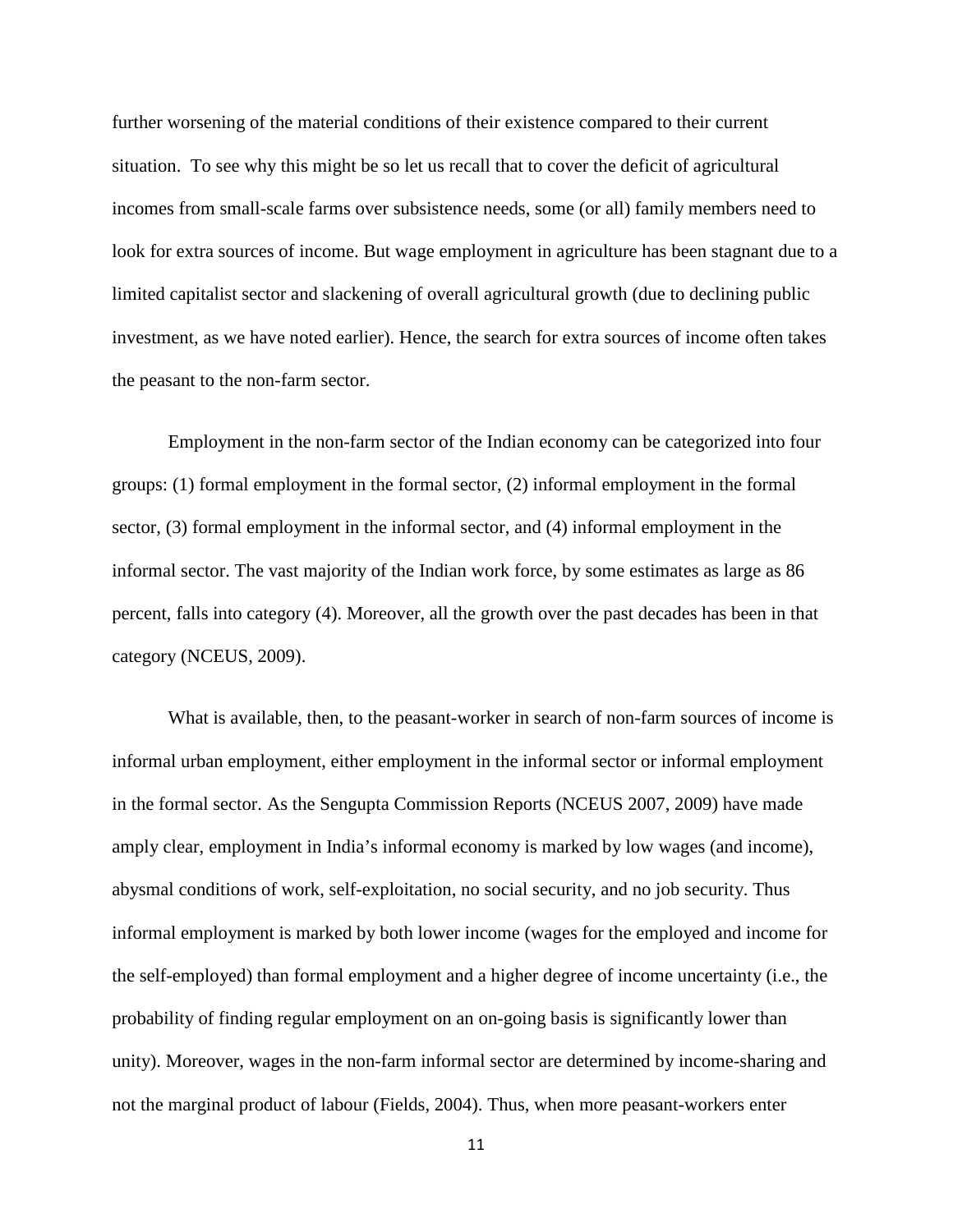informal employment, average incomes for all informal workers fall. Taken together, this means that *expected income* (i.e., the product of the probability of employment and the income from employment) in informal employment is not only lower than the wage rate associated with formal non-farm employment but also lower than the wage rate in agriculture.

In such a scenario, land ownership acquires a special significance as insurance against labor market risk. A small piece of land can very well mean assurance of some subsistence needs in the face of extreme income uncertainty and volatility of food (and other essential commodities') prices. Further, drawing on Das (2007), we can argue that a low expected income from informal non-farm employment leads a peasant-worker family to put in more labour on its own small-scale farm than a capitalist would employ. This will imply that the notional agricultural surplus of the peasant-worker family is larger than what a capitalist farmer can expect to make when she pays the going market wage rate. Thus, the price demanded for a plot of land by the peasant-worker family (which is a discounted sum of the stream of notional surpluses of the peasant-worker family) will exceed the price that a capitalist would be willing to pay (which is a discounted sum of the stream of expected surpluses of the capitalist farmer). Thus, a transaction (involving land) between the capitalist farmer and the peasant-worker family will not take place. This means that the peasant-worker family will continue to own the small piece of land, and that agricultural production will be characterized by the preponderance of small-scale family farms.

The growth of the informal sector, therefore, feeds on and reinforces the lack of land concentration. Fragmentation of land holdings and the resulting stagnation in agriculture will force the peasant-worker family to come looking for non-farm employment. Since formal employment is not available, they will join the pool of informal workers, keeping informal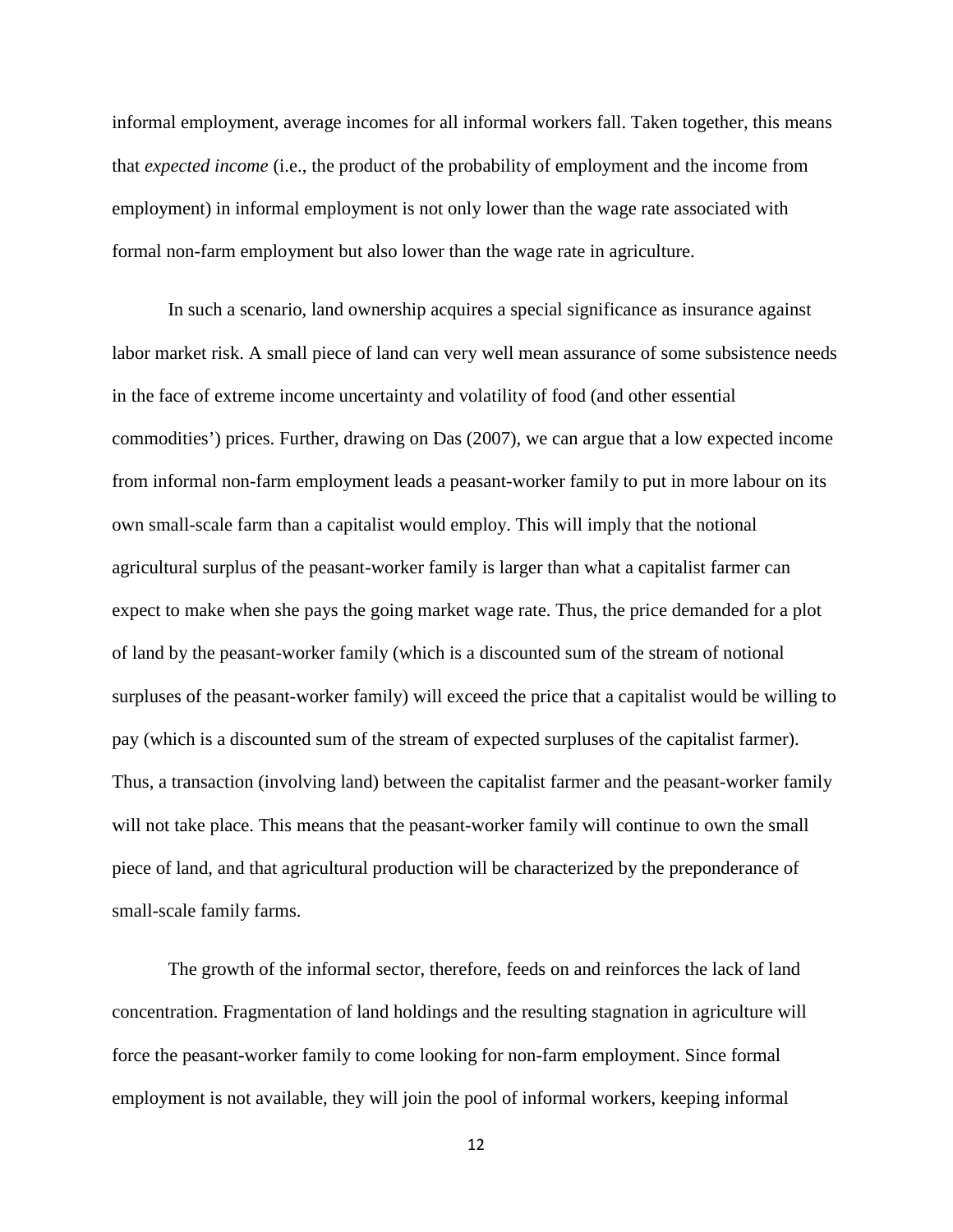incomes low (due to income-sharing). Lower incomes and higher precariousness of income flows keeps peasant families from selling their small plot of land, which maintains or even increases fragmentation, closing the vicious circle of small-scale family farms and informal employment.

#### **3.3 Closing the Loop: Restricted Home Market**

In the above analysis, the lack of growth of secure, formal sector employment plays an important role in reinforcing the vicious cycle between small-holding agriculture and the informal sector. What reasons could explain the virtual stagnation of formal employment in the organized sector? To answer this question, one needs to start by recognizing that the organized sector has grown rapidly in terms of output. The fact that output growth has been accompanied by virtual stagnation of employment points to the rapid growth in productivity (i.e., output per worker). Hence, the reason for employment stagnation can be understood if the causes of rapid productivity growth are grasped. Productivity growth in the organized sector has been the result of an increase in capital intensity, led by rapid mechanization. Thus, the question of employment stagnation boils down to understanding the reasons behind the growth of capital intensity in the organized sector.

Two sets of factors have been found to be important in explaining the high capital intensity of production in the organized sector, especially industry. First, relative cheapening of capital vis-à-vis labour, since the early 1990s, caused by trade policy changes (opening up the economy for the import of intermediate and capital goods), and various fiscal and monetary policies (like capital investment subsidy, interest subsidy, export promotion capital goods scheme, etc.); and second, the skewed nature of demand – lot of it debt financed – that has been propelling growth in the recent past.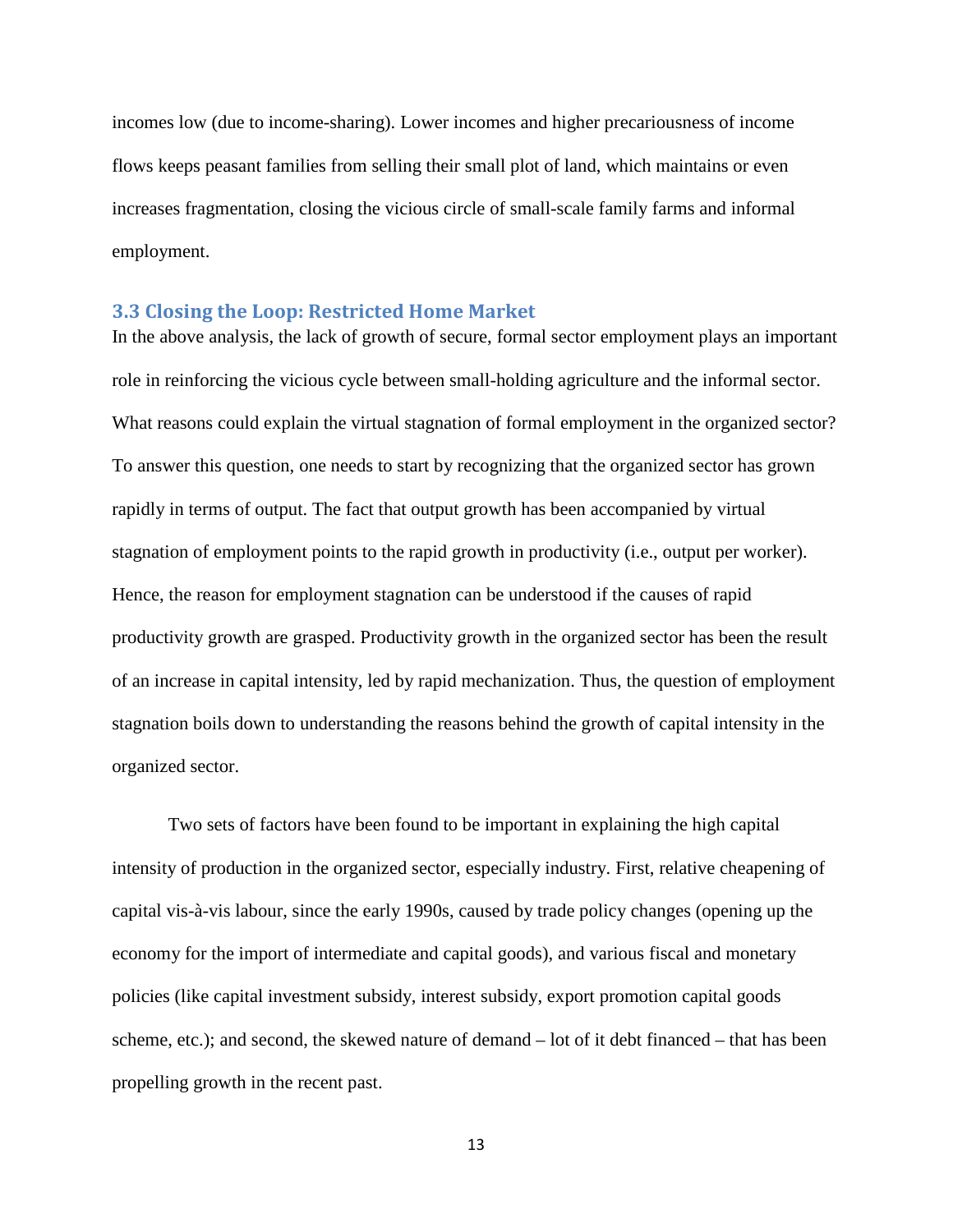This latter factor ties in with the argument that we have been developing in this paper. The vicious circle of linkages between small-holder agriculture and informal employment implies lack of income growth for the vast majority of the workforce (in agriculture and the informal sector), which means lack of a broad-based "home market" for output produced in the organized sector. A large part of aggregate demand comes from the export sector or from the expenditures of households at the top of the income distribution. Both these sources of demand entail demand for commodities (like automobiles) that are produced in relatively capitalintensive industries (ILO, 2009; Kannan and Raveendran, 2009; NCEUS, 2007; NCEUS, 2009). Thus, a skewed source of aggregate demand, in addition to misplaced policy priorities (relating to fiscal, monetary, trade and industrial policies), encourages a relatively capital intensive production, which, in turn, implies stagnation of employment in the organized sector.

## **4 Conclusion**

The larger theoretical and political implications I draw from this alternative framework are quite different from what Sanyal (2007) emphasizes. Within this alternative framework, post-colonial capitalism is seen as a unity of capital and non-capital, much as Sanyal (2007) does. While capital is the domain of the generation of surplus value, as is traditionally emphasized in Marxist analyses, this alternative framework allows us to also pose the question of the possibility of surplus extraction from the non-capitalist sector. To our mind, the links of the capitalist and noncapitalist sectors gives rise to the extraction of value by the former from the latter through *unequal exchange*. [7](#page-14-0) This can happen through monopolistic and monopsonistic markets where

<span id="page-14-0"></span> <sup>7</sup> Sanyal's (2007) framework does not accord much importance to the process of *unequal exchange*. This has both historical and contemporary significance. For instance, in Sanyal's conception of mercantile accumulation, an aspect of the primitive accumulation of capital, merchants buy products from artisans at value (Sanyal, 2007, pp. 113-118). Therefore, merchant capital appropriates a surplus only by selling the product to consumers at prices above value. This is clearly inadequate. In principle, money can accumulate in the hands of merchants from two sources: under-paying the artisans and over-charging the consumer, i.e. a transfer of value through unequal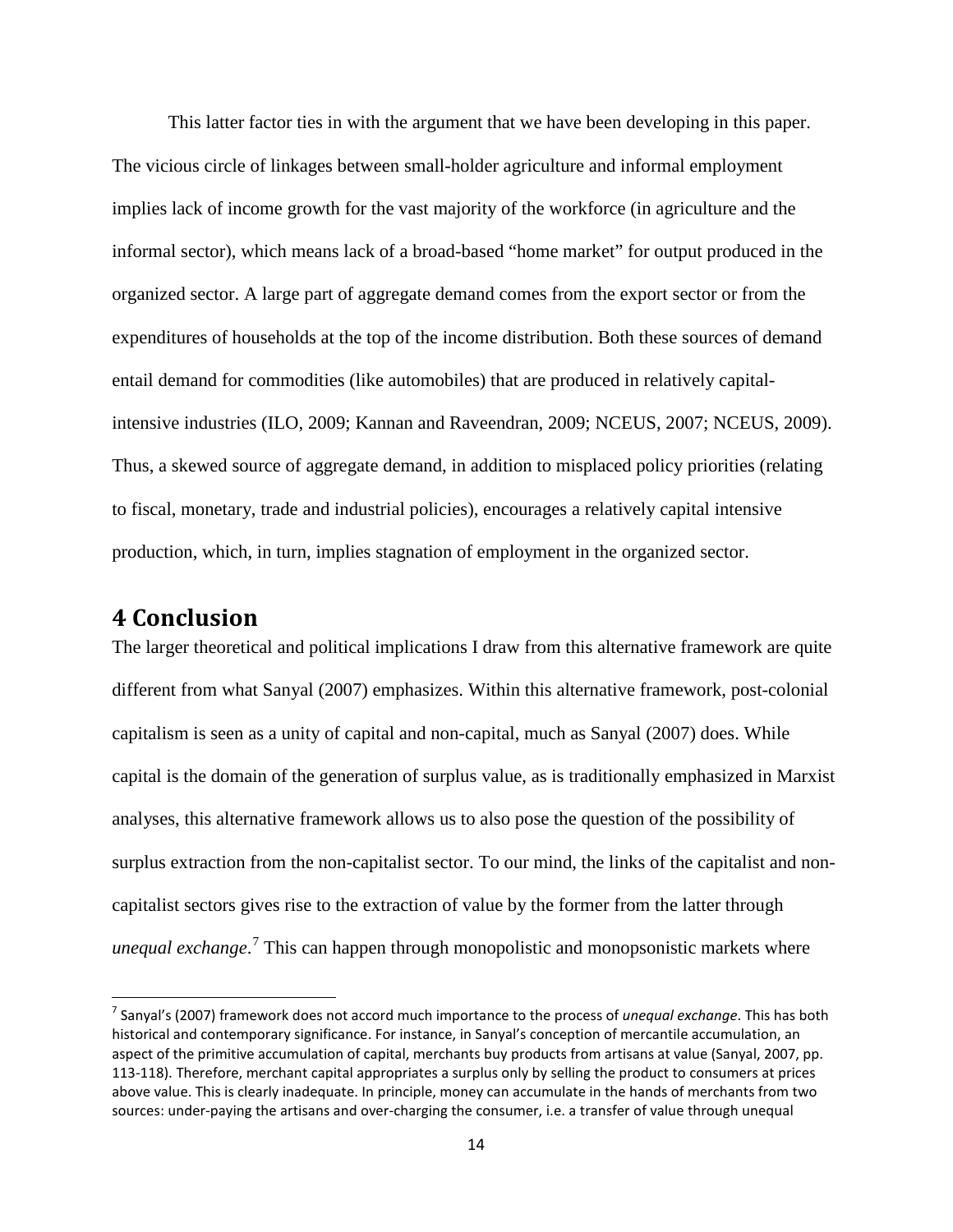capitalist and non-capitalist (petty) producers interact. This suggests that the main contradictions governing post-capitalism are: (a) the contradiction between capital and labour in the capitalist sector, and (b) the contradiction of the capitalist and the *non-capitalist sector as a whole*. Hence, a radical social transformation is possible on the basis of an alliance between workers in the capitalist sector and all producers (owners and workers) in the non-capitalist sector.<sup>[8](#page-15-0)</sup>

Moreover, within this alternative framework, the notion of transition remains meaningful. Drawing on insights from the early development economics literature, the alternative framework links the notion of economic development with the idea of *structural change*, i.e. moving the workforce from low productivity, low income work in agriculture and the informal nonagricultural sector into high productivity, high income work. Once the idea of economic development is posed in this way, the most pressing question that calls for investigation is the reason (or set of reasons) that is preventing rapid structural change. Sanyal (2007) does not provide a convincing answer to this important question other than asserting that we need to give up historicist analyses.<sup>[9](#page-15-1)</sup> On the other hand, we suggest that two concrete mechanisms in the form

l

exchange at both sites of exchange. In the case of India, the first part of this process of dual unequal exchange was historically very important. From 1757 onwards, the rapacious British East India Company, with its monopoly position in trade with India, squeezed the artisans across the country through various means (arising from its monopsonistic position in India), in addition to over-charging consumers in European markets. This process of unequal exchange was continued in a different form, through the use of tariff and non-tariff policies, after 1857, when the rule of the British Crown replaced Company Rule. In contemporary capitalism, various linkages between capital and non-capital can facilitate a net transfer of value from the latter to the former, e.g., sub-contracting. In fact, that might be one of the reasons for the inability of petty producers (non-capital) to accumulate adequate amounts of money and expand their production enterprises, not because they are governed by the logic of production for need.

<span id="page-15-0"></span><sup>8</sup> An important implication of this alternative understanding is that the old radical left understanding which sees the contradiction between feudalism and the broad masses as the fundamental contradiction in India needs to be rethought. The evidence presented in Basole and Basu (2011a, 2011b) show the decline of feudal forms of exploitation. Hence a political strategy that bases itself on the understanding that the contradiction between feudalism and the broad masses is the fundamental contradiction is not reflective of contemporary India reality, a point that was alluded to in Basu and Das (2013).

<span id="page-15-1"></span> $9$  Sanyal's (2007) narrative about the evolution of development planning in India is unconvincing as well. He argues that the initial period of planning, i.e., the period from the early 1950s to the mid- 1960s, can be read as an attempt by Indian capital, through the Indian State, to carry out primitive accumulation of capital. This narrative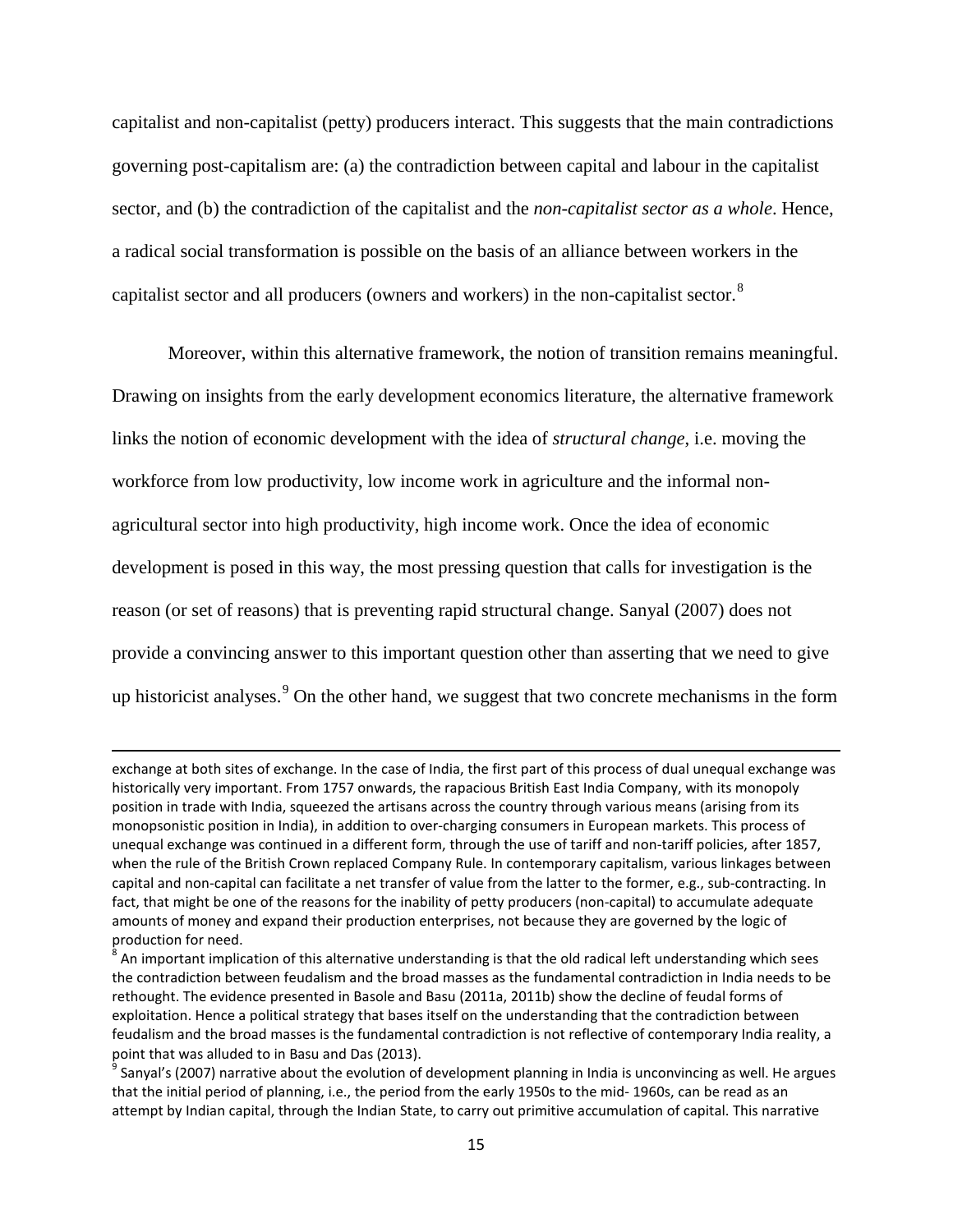of vicious cycles that connect small scale agricultural production, informal non-agricultural employment and high capital intensive production in the formal capital sector are responsible, at least in part, for slow structural change.

Sanyal's vision of politics is limited by his theoretical framework. He visualizes postcolonial capitalism as the endless reproduction of the complex unity of capital and non-capital. He has consciously eschewed any notion of transition. Hence, his politics is also innocent of any vision of radical structural transformation. All that his critique of capital entails is a slow and gradual encroachment of the domain of capital by non-capital. While he does not elaborate on what such encroachment would entail, it is clear that his critique of capital does not extend to a critique of commodity production. Since non-capital is the domain of petty commodity production, the limit of the encroachment of capital by non-capital would be the replacement of capitalist with simple commodity production. While this would eliminate the exploitation of labour by capital, it would not eliminate commodity fetishism or the instabilities associated with commodity production. It also hides within itself the possibility of mercantile accumulation and the resumption of capitalist production.  $^{10}$ 

 $\overline{\phantom{a}}$ 

goes against two well known facts about the planning process. First, one of the key motivating ideas in planning was to absorb surplus labour through rapid industrialization, not add to the pool of surplus labour. Second, even when there was emphasis on the large scale, capital goods sector, there was explicit protection for the small scale sector precisely because it was understood as one of the ways to absorb surplus labour. The fact that the industrialization process could not make any significant dent on the problem of surplus labour should not be read backwards to claim that the State was attempting to facilitate the primitive accumulation of capital through planning. In fact, one can explain the failure of the industrialization process in India as arising from a combination of two crucial facts: (a) an inadequate growth of the home market, which, in turn, was caused by the inability of the Indian State to carry out land reforms in any meaningful sense (Frenkel, 2009); and (b) an inability of the State to impose some discipline on the capitalist class through active industrial policy, as was done by the State in South Korea (Chibber, 2006).

<span id="page-16-0"></span><sup>&</sup>lt;sup>10</sup> Sanyal (2007) sees capital as being governed by accumulation and non-capital by need. Hence, his politics emphasizes the gradual replacement of the production governed by the logic of accumulation with production governed by the logic of need. This emphasis on replacing production for profit with production for need is precisely how socialism has been conceived by its practitioners. Hence, Sanyal's (2007) politics can be subsumed within the broader rubric of socialist politics. While socialist politics includes a critique of commodity production,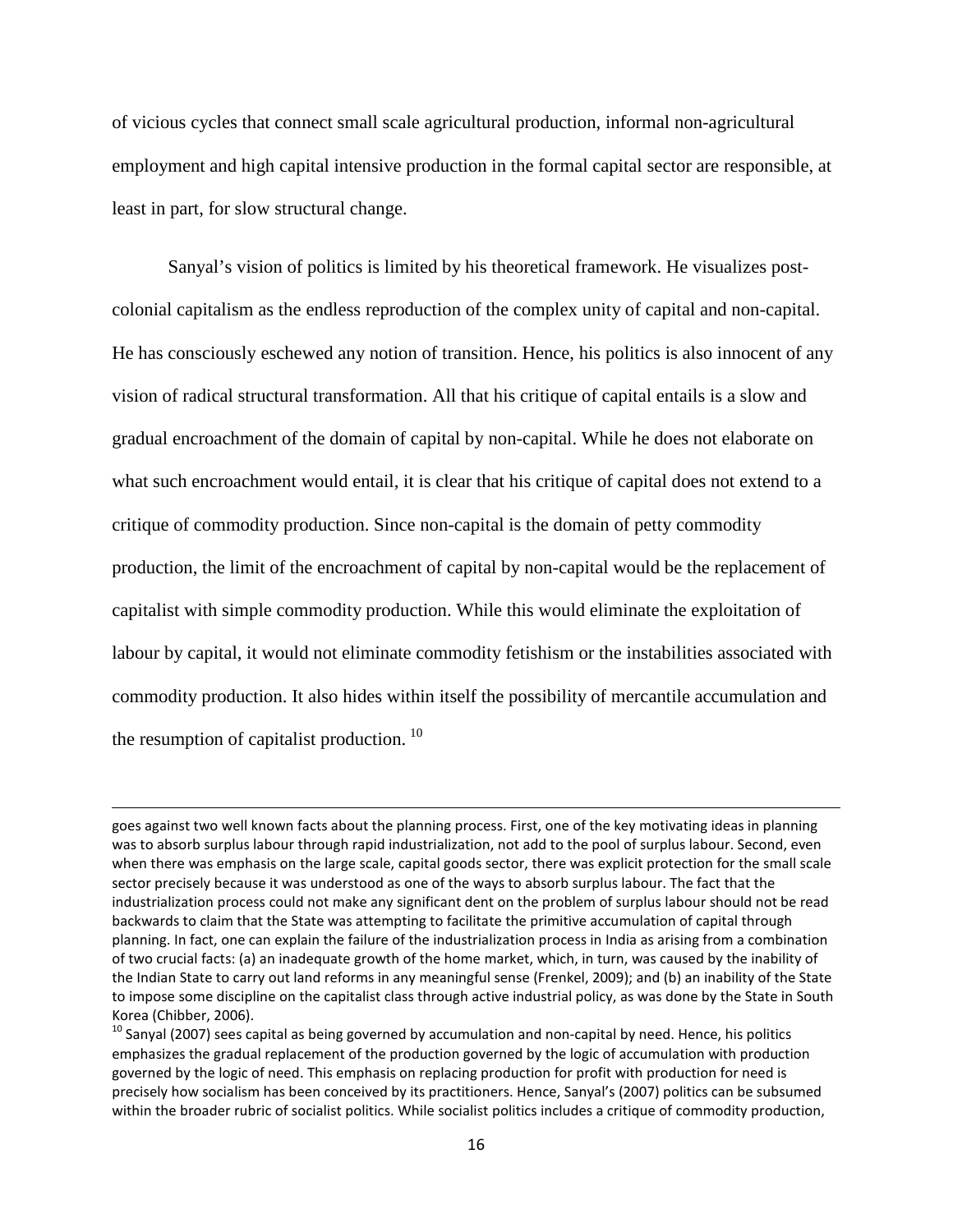## **References**

 $\overline{\phantom{a}}$ 

- Basole, A. and Basu, D. 2011a. "Relations of Production and Modes of Surplus Extraction in India, Part-I," *Economic and Political Weekly*, 46(14):41-58.
- ---. 2011b. "Relations of Production and Modes of Surplus Extraction in India, Part-II," *Economic and Political Weekly*, 46(15):63-79.
- Basu, D. and Das, D. (2009). "Political Economy of Contemporary India: Some Comments," *Economic and Political Weekly*, 44(22):157-159.
- ---. (2013). "The Maoist Movement in India: Some Political Economy Considerations," Journal of Agrarian Change, 13(3):365-381.
- Chandavarkar, R. (1994). *The Origins of Industrial Capitalism in India: Business Strategies and the Working Classes in Bombay, 1900-1940.* Cambridge University Press: Cambridge, UK.
- Chatterjee, P. (2008). "Democracy and Economic Transformation in India," *Economic and Political Weekly*, 43(16):53-62.
- Chibber, V. (2006). Locked in Place: State-Building and Late Industrialization in India. Princeton University Press: Princeton.
- Das, D. (2007). "Persistence of Small-Scale Family Farms in India: A Note," *Journal of International Trade and Economic Development*, 16(3):401-410.
- Davis, M. (2002). *Late Victorian Holocausts: El Nino Famines and the Making of the Third World.* Verso: London.
- Frenkel, F. R. (2009). *India's Political Economy: The Gradual Revolution (1947-2004). Second edition.* Oxford University Press: Oxford.
- ILO. (2009). *Towards an Employment Strategy for India*. International Labour Organization. Retrieved on October 5, 2013, from: [http://www.ilo.org/wcmsp5/groups/public/---asia/---ro](http://www.ilo.org/wcmsp5/groups/public/---asia/---ro-bangkok/---sro-new_delhi/documents/genericdocument/wcms_177078.pdf)[bangkok/---sro-new\\_delhi/documents/genericdocument/wcms\\_177078.pdf](http://www.ilo.org/wcmsp5/groups/public/---asia/---ro-bangkok/---sro-new_delhi/documents/genericdocument/wcms_177078.pdf)
- Marx, K. (1990 [1867]). *Capital: A Critique of Political Economy. Volume One.* Translated by Ben Fowkes. Penguin Classics: London.
- NCEUS, 2007. *Report on Conditions of Work and Promotion of Livelihoods in the Unorganized Sector.* National Commission for Enterprises in the Unorganized Sector, Government of India.

as emphasized by Marx's comments in the *Grundrisse* on proposals for a labour certificate system, Sanyal's (2007) politics does not.